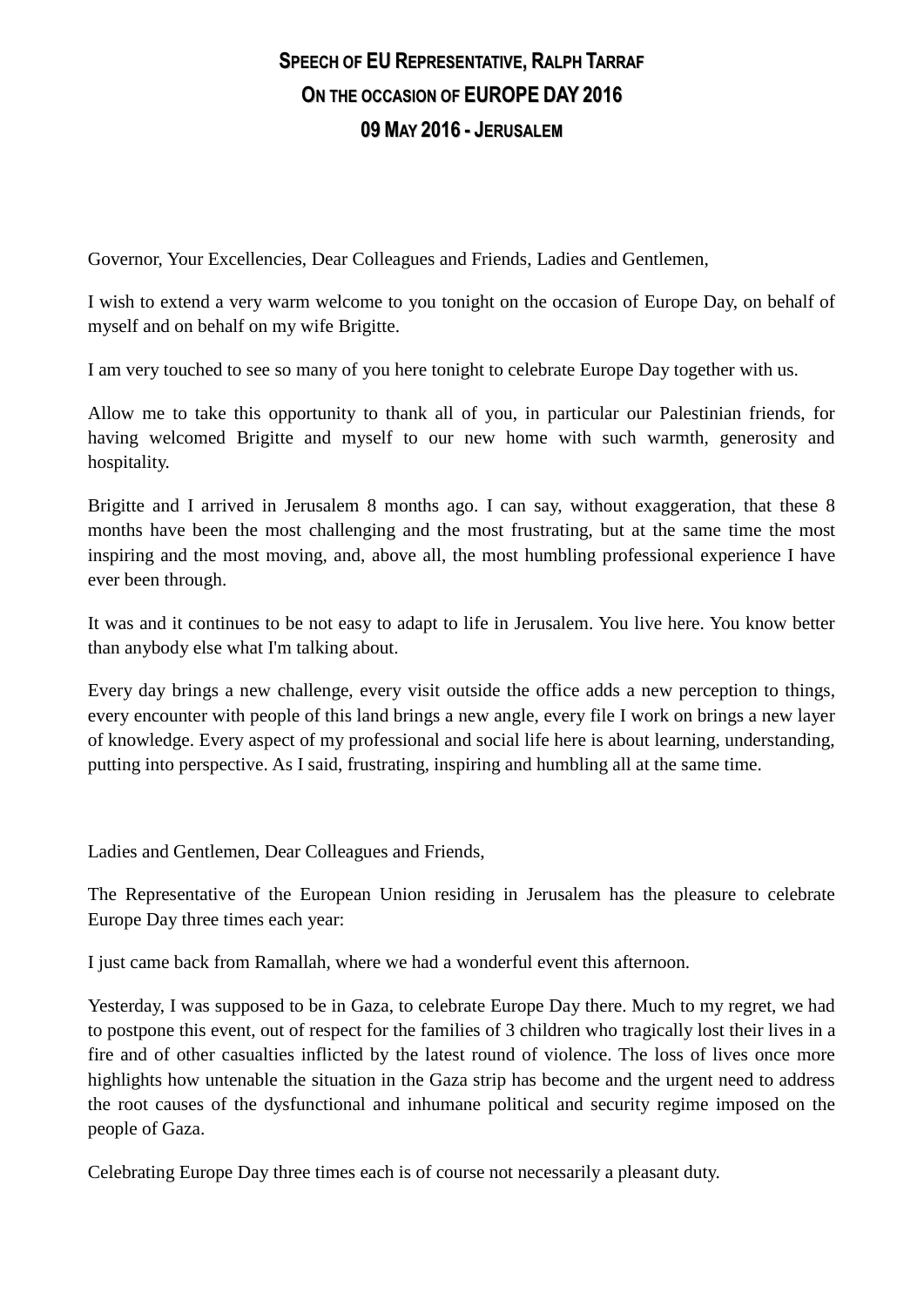It is a reflection of a very sad reality, the continued territorial fragmentation of Palestine.

Ordinary Palestinians are ever increasingly subject to fragmented political and security regimes imposed on ever smaller and disconnected parcels of territory - Gaza, Jerusalem, the West Bank, and within the West Bank Areas A, B, C.

As far as I can see, this fragmentation has devastating consequences for the social fabric and the sense of national unity amongst the Palestinians. Palestinians are ever more disconnected from each other, politically, socially, economically. Their lives are ever more determined by the need to cope with very real problems existing in smaller and smaller enclaves of land. Housing, schooling, job opportunities, the access to electricity and water and basic social services are challenges for all Palestinians. But it makes a difference, and this difference is becoming bigger and bigger, whether you are, as a Palestinian, boxed in Jerusalem, in Gaza City, or in Ramallah or other parts of the West Bank, separated by walls and a distinct set of rules you have to play along with.

It should not come as a surprise that this territorial fragmentation of Palestine goes hand in hand with a growing fragmentation of the political system in Palestine. Factional politics, local politics, normal in any kind of open political system, are becoming increasingly entrenched, while the sense of common purpose and destiny is eroding.

It is my firm belief that we need to address this territorial and political fragmentation of Palestine as a matter of urgency. We need to do more to work towards reclaiming the integrity of the territorial and political space in Palestine.

Ladies and Gentlemen, Colleagues and Friends,

Reclaiming the integrity of a common political space in Palestine is essential.

But the most important task currently is to re-establish a political horizon for a final resolution of the Israeli - Palestinian conflict.

The position of the European Union is clear.

The Foreign Affairs Council reiterated in January this year that the EU is united in its commitment to achieving a two-state solution that meets Israeli and Palestinian security needs and Palestinian aspirations for statehood and sovereignty, ends the occupation that began in 1967, and resolves all permanent status issues in order to end the conflict. We want to see, and have reiterated that numerous times, the State of Israel and an independent, democratic, contiguous, sovereign and viable State of Palestine, living side by side in peace and security and mutual recognition. We want to see an agreement on the borders of the two states based on 4 June 1967 lines. We will recognize changes to the pre-1967 borders only when agreed by the parties. We want to see negotiations to resolve the status of Jerusalem as the future capital of both states. And we want to see a just, fair, agreed and realistic solution to the refugee question.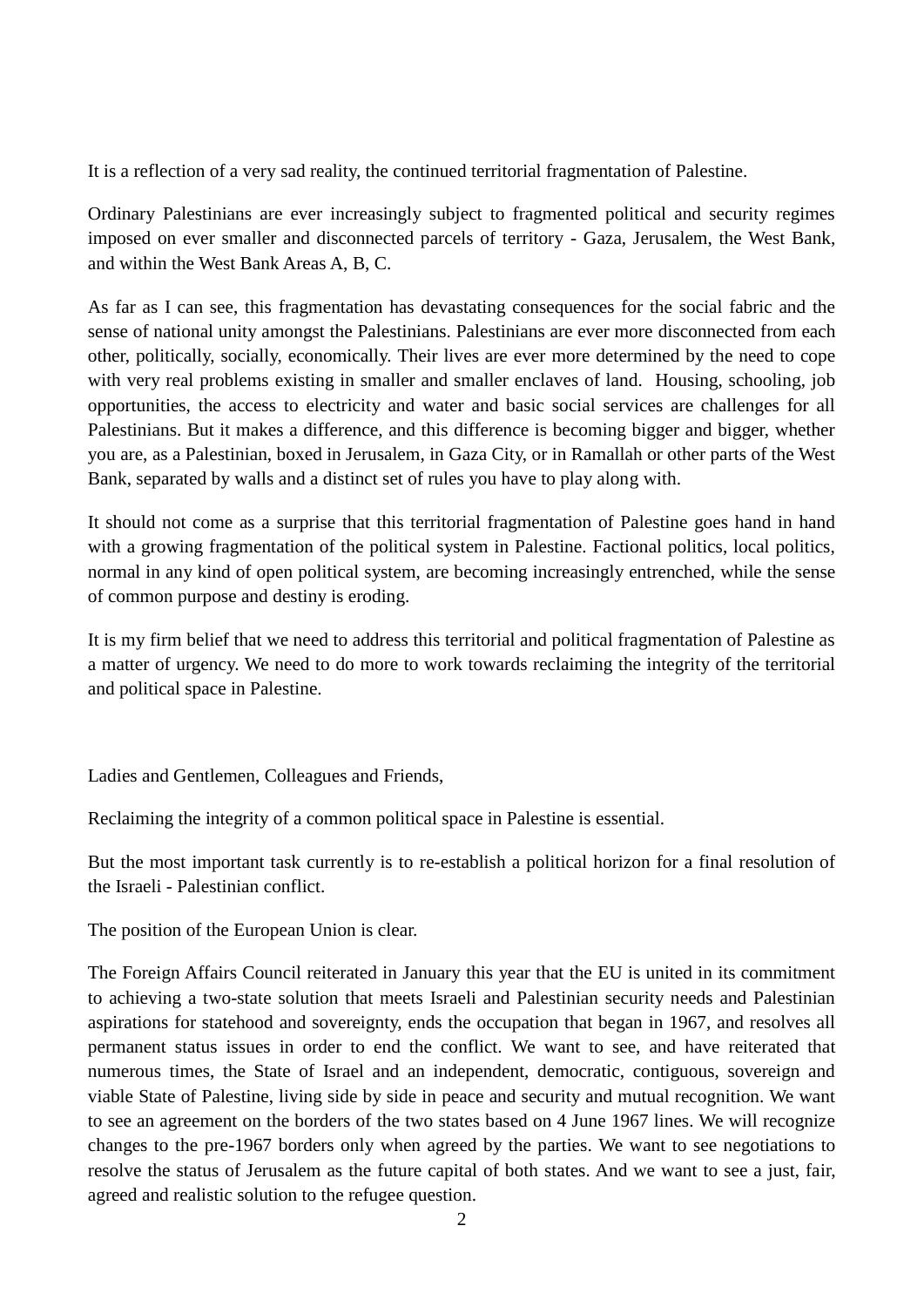The European Union has invested a great deal to help implement this vision during the last decades.

We have spared no effort to build up Palestinian institutions for statehood. We have worked with others to build a sustainable Palestinian economy. And we have gone a long way to achieve that goal. "Ready for Statehood" was the slogan already a couple of years ago. "Ready for Statehood" in principle, it must be said.

Because the political context for statehood, a negotiated solution for the main contentious issues, is still lacking.

On this, on bringing about a negotiated solution for the main contentious issues, we have failed. We have failed collectively. Israelis, Palestinians and Arabs, Americans and Europeans. We have failed the Palestinian people. We have failed all the people of this region who deserve and who have the right to live in peace, security and prosperity.

But we will continue trying. And we shall never give up hope that we will succeed one day.

Ladies and Gentlemen, Dear Colleagues and Friends,

It has become common currency in policy debates that the Israel - Palestinian Conflict is nowadays of reduced relevance and importance for European leaders who have to cope with the double challenge of migration and of jihadi terrorism. Despite the fact that the conflict remains unresolved, so the assumption goes in some quarters, its spill over effects on Europe is for the time being rather limited, compared to other challenges.

So we can afford to put the issue on the backburner. Let me assure you that neither I personally nor decision makers back in Brussels subscribe to this school of thought.

Having lived here for 8 months, the biggest revelation for me was to see how deeply entrenched Europe and European Nations are in this territory - for better and for worse.

Of course we all recall how this part of the world was chosen by European Powers as a theatre for their own rivalries and conflicts in the late  $19<sup>th</sup>$  and early  $20<sup>th</sup>$  century - a period shaping whatever came after in the Levant. The Sykes-Picot agreement was signed exactly 100 years ago, on 16 May 1916, and the Balfour Declaration a year later. German engineers supported the Ottoman Empire during that same period in its attempt to build the Hijaz Railway, a strategic railway to connect the heartland of the Ottoman Empire with the provinces. Traces of that project can be found in Palestine until today. And the creation of the State of Israel would very probably not have occurred if it had not been happening in the aftermath of the Holocaust.

But there is more to it than meets the eye immediately. This, I discovered only gradually.

I learnt, I have to admit not without some envy, that my French, Italian, Spanish and Belgian